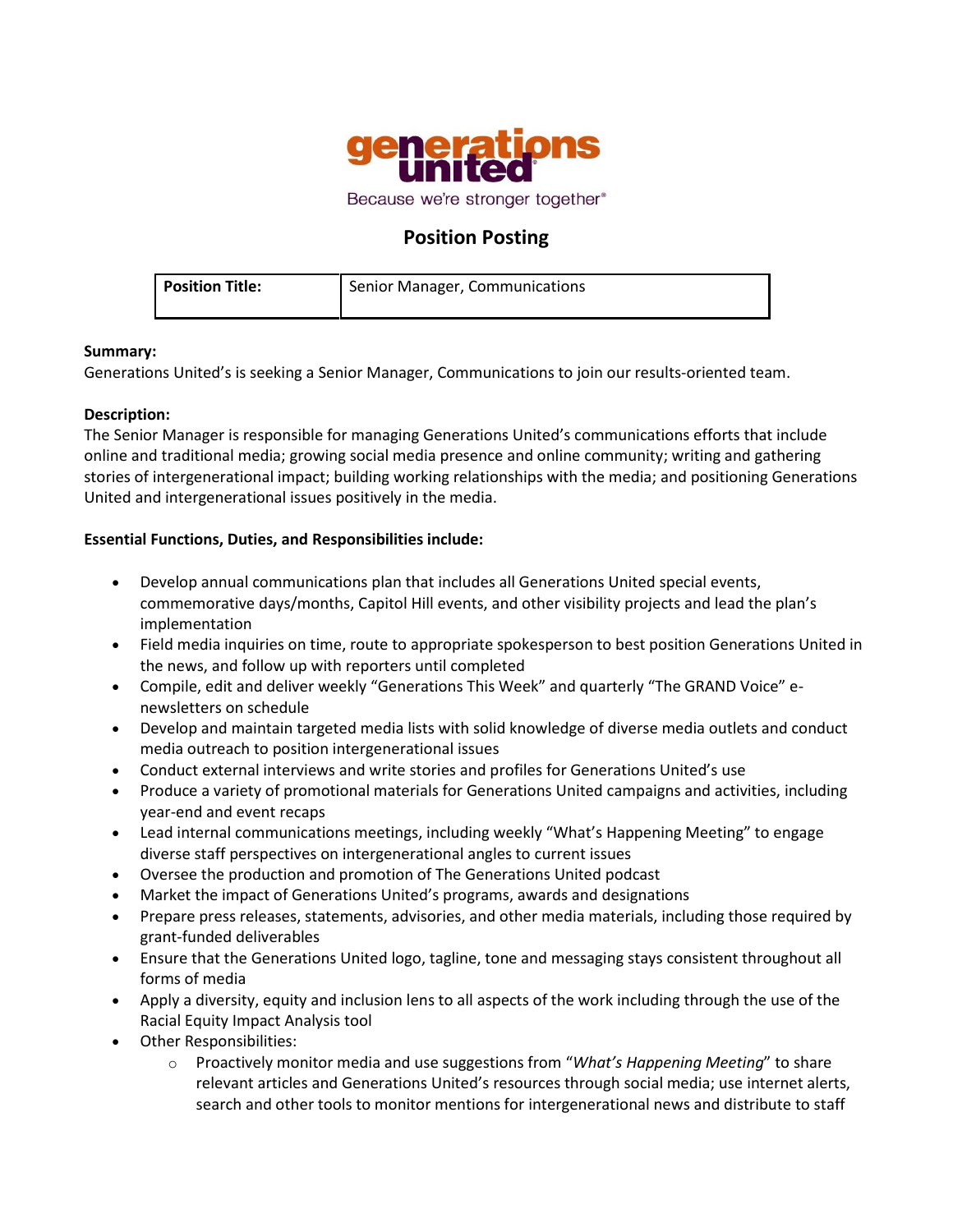- $\circ$  Coordinate, write, or edit blog posts adhering to a regular schedule
- $\circ$  Manage and oversee performance and updates of Generations United's website and microsites; monitor website traffic performance
- $\circ$  Assist with development of publications, annual reports, and donor communications
- o Maintain and ensure adherence to Generations United style guide
- $\circ$  Assist with and participate in special projects and other organization working teams
- o Other job duties as assigned

# **Knowledge, Skills, and Abilities:**

An individual must be able to perform each essential duty satisfactorily. The requirements listed below are representative of the knowledge, skill, and ability required.

- Minimum of a Bachelor's degree in communications, marketing, journalism, public relations, or related fields
- At least five years of professional experience in communications, experience working with nonprofit agencies a bonus
- Excellent writing skills and ability to generate copy under tight deadlines
- High level of motivation, creativity, initiative and resourcefulness
- Ability to lead a team
- Strong interpersonal skills and ability to work effectively under pressure in both a team setting and individually
- Highly organized with the ability to multi-task, meet deadlines attention to detail
- Well versed in Microsoft Office products and tech-savvy
- Social media experience (i.e., Facebook, Twitter, LinkedIn, blogs)
- Strong professional ethics and commitment to Diversity, Equity, and Inclusion (DEI)
- Interest in current events and public policy issues
- Support of Generations United's mission
- Experience with video and still photography; and graphic design a plus
- Ability to work in the Washington, DC headquarters office is strongly preferred-the office is currently open with remote work flexibility due to the COVID-19 pandemic

# **Working Conditions:**

The work environment characteristics and physical demands described here are representative of those an employee encounters while performing the essential functions of this job. Reasonable accommodations may be made to enable individuals with disabilities to perform the essential functions.

- Works in office setting. Interacts with staff, the public, consultants, and outside vendors. May be subjected to interruptions throughout the workday.
- While performing the duties of this job the employee is frequently required to sit, use hands to finger, handle, or feel and talk or hear. The employee is expected to use a handcart, move, or lift items up to 25 pounds. Running errands on foot is occasionally required. The vision requirement includes close vision.

# **Equal Employment Opportunity:**

Generations United is committed to equal employment opportunity for all individuals. No employee or applicant for employment shall be discriminated against on the basis of race, color, religion, conscience, national origin, disability, age, and sex (including gender identity, sexual orientation, and pregnancy) and any other personal characteristic protected by federal, state, or local law.